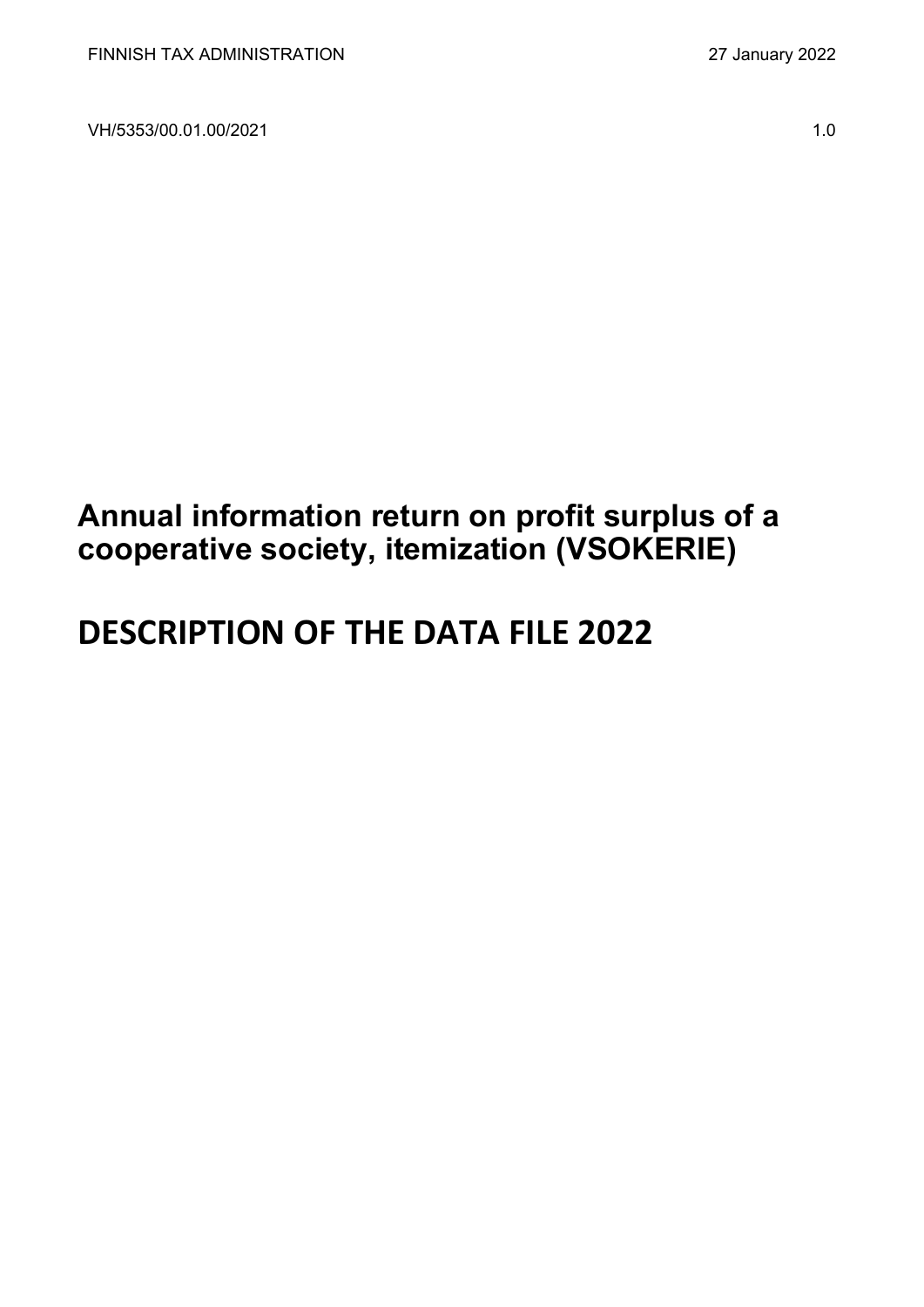#### **Table of contents**

| 1              | <b>INTRODUCTION</b>                                               | $\overline{2}$ |
|----------------|-------------------------------------------------------------------|----------------|
| 2 <sup>1</sup> | <b>DESCRIPTION OF THE INFORMATION FLOW AND SUBMITTAL OF FILES</b> | $\overline{2}$ |
| $\mathbf{3}$   | <b>MAKING CORRECTIONS</b>                                         | 3              |
| 4              | <b>PERIOD OF VALIDITY</b>                                         | 3              |
|                | 5 COMBINED INFORMATION FLOWS                                      | 3              |
| 6              | <b>CHANGES ON THE PREVIOUS YEAR</b>                               | 3              |
| $\overline{7}$ | <b>LIST OF THE DATA CONTENT</b>                                   | 3              |
|                | 8 AUTOMATED CHECK PROCESSES                                       | 5              |
| 9              | <b>MESSAGES</b>                                                   | 5              |
|                | 10 EXAMPLE                                                        | 6              |

#### **Version history**

| <b>Date</b> | <b>Version</b> | <b>Description</b>                              |
|-------------|----------------|-------------------------------------------------|
| 127.1.2022  |                | First release concerning the 2022 taxable year. |

#### <span id="page-1-0"></span>**1 INTRODUCTION**

This guidance explains the structure of the required inbound file and the check procedures that follow. For more information, see [General description for](https://www.vero.fi/globalassets/tietoa-verohallinnosta/ohjelmistokehittajille/finnish-tax-administration_electronic-filing-of-information-returns-general-description.pdf)  [electronic filing of information returns \(pdf\)](https://www.vero.fi/globalassets/tietoa-verohallinnosta/ohjelmistokehittajille/finnish-tax-administration_electronic-filing-of-information-returns-general-description.pdf) (*tax.fi > About us > IT developers > Data format specifications > General description for electronic filing of information returns*).

#### <span id="page-1-1"></span>**2 DESCRIPTION OF THE INFORMATION FLOW AND SUBMITTAL OF FILES**

**Cooperatives that distribute profit surplus to their shareholders** must submit an annual information return on **all the surplus amounts that have become available during the tax year for cash payment to shareholders**, even if the shareholder-beneficiaries had not yet received the amounts.

To read more about annual information returns, go to [Forms](https://www.vero.fi/en/About-us/contact-us/forms/) (*tax.fi > About us > Contact us > Forms > Annual information).*

To check the method of identification required by this information flow, the required role and the place in the flow where authorisations are checked, go to [Methods of sign-in, roles and rights to represent organisations](https://www.ilmoitin.fi/webtamo/sivut/IlmoituslajiRoolit?kieli=en&tv=VSOKERIE) *[\(Ilmoitin.fi >](https://www.ilmoitin.fi/webtamo/sivut/IlmoituslajiRoolit?tv=VSY02C)  [Instructions and templates > Methods of sign-in, roles\)](https://www.ilmoitin.fi/webtamo/sivut/IlmoituslajiRoolit?tv=VSY02C).*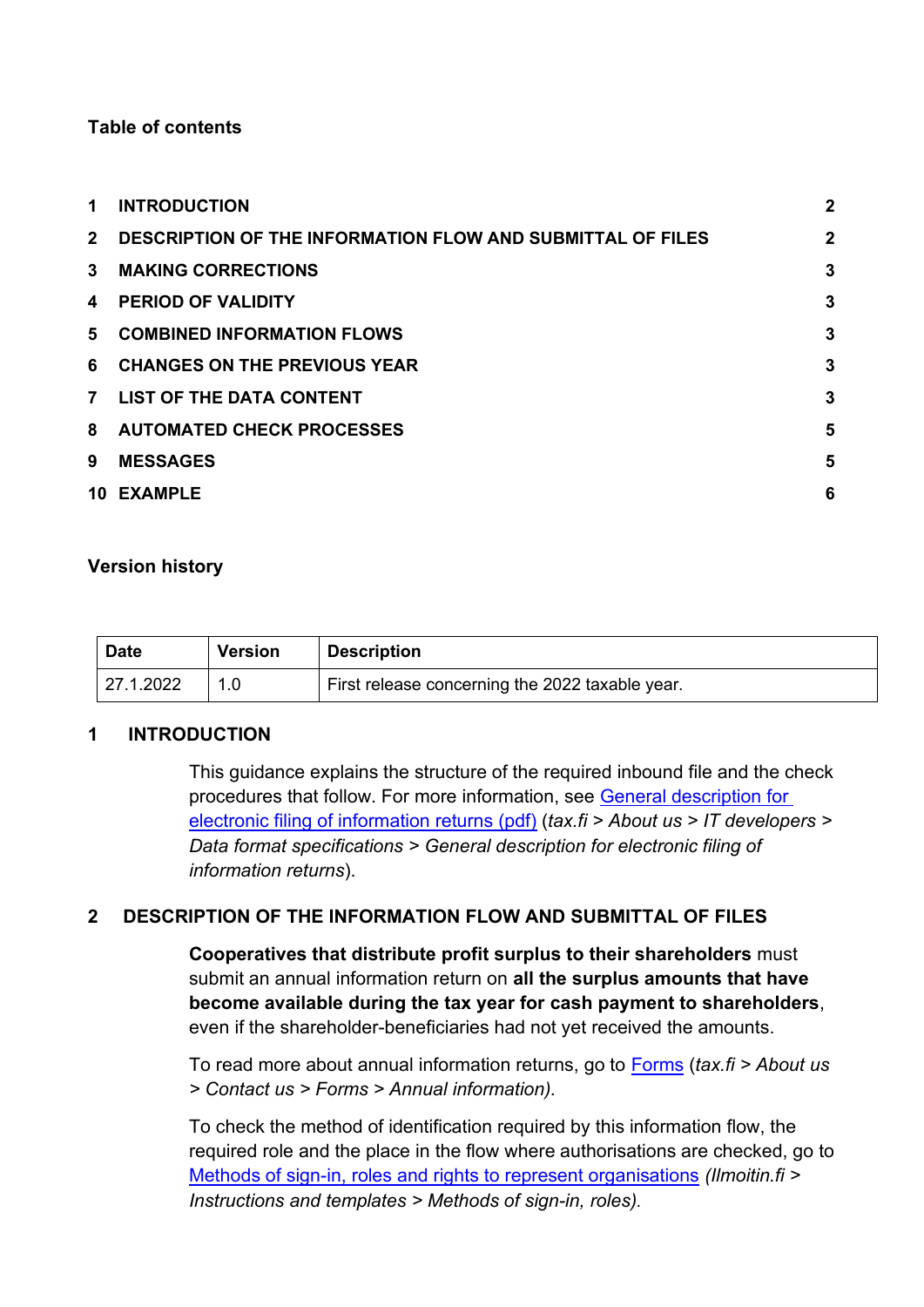#### <span id="page-2-0"></span>**3 MAKING CORRECTIONS**

For year-specific instructions for making corrections, go to [Making corrections](https://www.vero.fi/en/About-us/it_developer/data-format-specifications/annual_information_returns__instruction/making-corrections-to-annual-information-returns/)  [to annual information returns](https://www.vero.fi/en/About-us/it_developer/data-format-specifications/annual_information_returns__instruction/making-corrections-to-annual-information-returns/) (*tax.fi > About us > IT developers > Data format specifications > Annual information returns & Instructions > Making corrections to annual information returns*).

#### <span id="page-2-1"></span>**4 PERIOD OF VALIDITY**

This specification sets out the requirements of file formatting that come into force 29 Marach 2022 and continue to be in force until a new version of this specification is released.

For information about deadlines for filing, see the year-specific schedule on [IT developers](https://www.vero.fi/tietoa-verohallinnosta/kehittaja/) (*vero.fi > Verohallinto > Ohjelmistokehittäjät > Aikataulu vvvv*). The schedule is available in Finnish and Swedish.

#### <span id="page-2-2"></span>**5 COMBINED INFORMATION FLOWS**

You may send us the following flows in the same computer file as you are sending your VSOKERIE flow:

− VSOKVYHT

#### <span id="page-2-3"></span>**6 CHANGES ON THE PREVIOUS YEAR**

| <b>Version</b> | Data Name | Data element    | <b>Description</b>    |
|----------------|-----------|-----------------|-----------------------|
| 1.0            | 15-18/058 | Year of payment | Year changed          |
|                |           |                 | New check #1822 added |

## <span id="page-2-4"></span>**7 LIST OF THE DATA CONTENT**

| <b>Positio</b> | $Cod$ $ P $ |          |   | L/T Description                                                                                   | Format          | Permissibl      |
|----------------|-------------|----------|---|---------------------------------------------------------------------------------------------------|-----------------|-----------------|
| In             | e           | ν        |   |                                                                                                   |                 | e values        |
| $1 - 8$        | 000         | P        |   | File identifier                                                                                   | AN <sub>8</sub> | <b>VSOKERIE</b> |
| 10             | 082         | <b>V</b> |   | <b>Deletion</b>                                                                                   | A <sub>1</sub>  | D               |
| $12 - 13$      | 084         | P        | Т | Type of Payment<br>$05$ = Profit surplus                                                          | N <sub>2</sub>  | 05,06           |
|                |             |          |   | $06$ = Distribution of retained earnings of the<br>cooperative, taxable as a surplus distribution |                 |                 |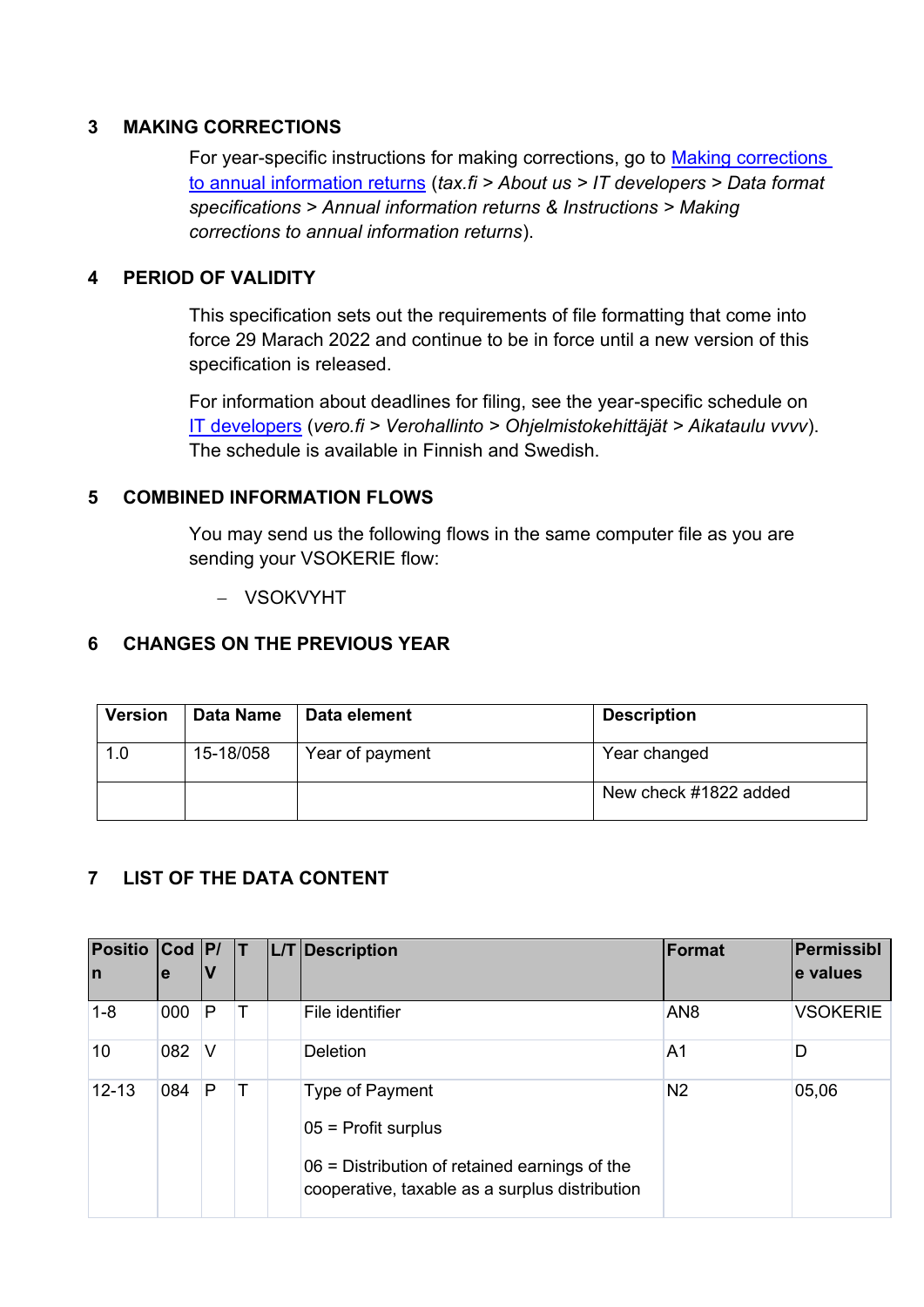| <b>Positio</b><br>$\overline{\mathsf{n}}$ | $\text{Cod}$  P/<br>e | V            | T            |         | L/T Description                                                                                                                                                                                                                                                                                                                     | <b>Format</b>                   | <b>Permissibl</b><br>e values |
|-------------------------------------------|-----------------------|--------------|--------------|---------|-------------------------------------------------------------------------------------------------------------------------------------------------------------------------------------------------------------------------------------------------------------------------------------------------------------------------------------|---------------------------------|-------------------------------|
| $15 - 18$                                 | 058                   | P            | $\mathsf{T}$ |         | Year of payment<br>The calendar year when the surplus becomes<br>available for payment to its beneficiary. For<br>more information, see section 2 and the<br>guidance for completing the return form.                                                                                                                               | <b>VVVV</b>                     | 2022                          |
| 20-30                                     | 010                   | P            | $\mathsf T$  | *       | Business ID of the cooperative society that<br>distributes surplus                                                                                                                                                                                                                                                                  | <b>YTUNNUS2</b>                 |                               |
| 32-35                                     | 207                   | $\mathsf{P}$ | T            | *       | The tax year for which the surplus was<br>distributed                                                                                                                                                                                                                                                                               | <b>VVVV</b>                     |                               |
| 37-44                                     | 211                   | $\mathsf{P}$ | T            | *       | Date of the decision to distribute profit surplus                                                                                                                                                                                                                                                                                   | <b>PPKKVVVV</b>                 |                               |
| 46-53                                     | 212                   | $\mathsf{P}$ | T            | *       | Date from which profit surplus has been ready<br>for payment                                                                                                                                                                                                                                                                        | <b>PPKKVVVV</b>                 |                               |
| 55<br>57-67                               | 210<br>083            | P<br>P       | Т            | H       | Type of the cooperative, valid on the day when AN1<br>decision to distribute surplus was made:<br>$J =$ Listed (under §33e.7 and §33a.2, Income<br>Tax Act)<br>$M =$ Other cooperative with at least 500<br>members<br>$S =$ Other cooperative with less than 500<br>members<br>Surplus beneficiary's personal ID or Business<br>ID | <b>YTUNNUS  </b><br><b>HETU</b> | J, M, S                       |
| 69-92                                     | 085                   | IV.          | $ET$ $*$     | V/<br>P | Name of surplus beneficiary                                                                                                                                                                                                                                                                                                         | <b>AN24</b>                     |                               |
| 93-106                                    | 234                   | P            |              |         | Gross amount of surplus                                                                                                                                                                                                                                                                                                             | R <sub>11,2</sub>               |                               |
| 107-120 235                               |                       | V            |              |         | Amount of tax withheld on surplus                                                                                                                                                                                                                                                                                                   | R <sub>11,2</sub>               |                               |
| 121-134 240                               |                       | <b>V</b>     |              | H       | Amount of equity shares in a cooperative<br>society. See Instructions for filling out the form.                                                                                                                                                                                                                                     | R <sub>11,2</sub>               |                               |
| 136                                       | 237                   | V            |              |         | The beneficiary is covered by YEL/MYEL<br>insurance<br>$(0=No, 1=Yes)$                                                                                                                                                                                                                                                              | N <sub>1</sub>                  | 0,1                           |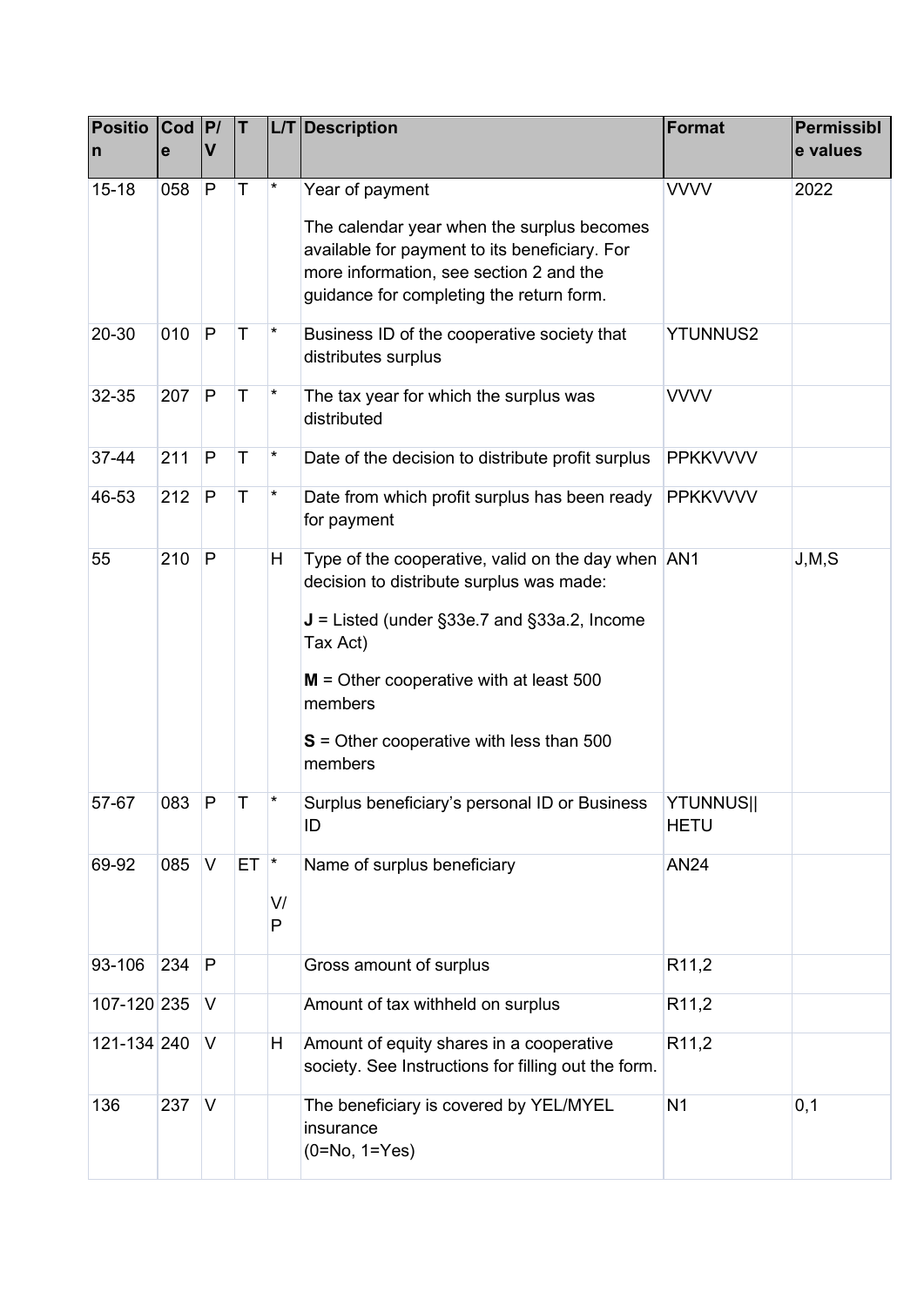| <b>Positio</b><br>$\mathsf{I}$ | $Cod$ $ P $<br>e | V      | IT.    |   | L/T Description                                                                                                                    | <b>Format</b>                    | <b>Permissibl</b><br>e values |
|--------------------------------|------------------|--------|--------|---|------------------------------------------------------------------------------------------------------------------------------------|----------------------------------|-------------------------------|
| 138                            | 241              | V      |        | H | The surplus is tax-deductible for the<br>cooperative society.<br>$(0 = No, 1 = Yes)$<br>See Instructions for filling out the form. | N <sub>1</sub>                   | 0,1                           |
| 140-152 080                    |                  | $\vee$ | $\top$ |   | Account operator's Business ID                                                                                                     | <b>TIHOYHTEISO</b>               |                               |
| 153-250                        |                  |        |        |   | Reserve space                                                                                                                      |                                  |                               |
| 251-285 048                    |                  | P      |        |   | Software application that produced this file                                                                                       | <b>AN35</b>                      |                               |
| 287-300 198                    |                  | P      |        |   | Software-generated timestamp                                                                                                       | <b>DDMMYYYY</b><br><b>HHMMSS</b> |                               |
|                                | 999              | P      |        |   | <b>Final identifier</b>                                                                                                            | N <sub>8</sub>                   |                               |

## <span id="page-4-0"></span>**8 AUTOMATED CHECK PROCESSES**

| New /      | Code | <b>Description of Check</b>                                                    |
|------------|------|--------------------------------------------------------------------------------|
| Changed    |      |                                                                                |
|            | 207  | #1062; Invalid input: The tax year for which the surplus is distributed (207)  |
|            | 058  | must be the same year as the Year of payment (058) or an earlier year, and it  |
|            | 211  | must also be the same or an earlier year in relation to Date of decision to    |
|            | 212  | distribute surplus (211) and Date from which profit surplus has been ready for |
|            |      | payment (212).                                                                 |
|            |      |                                                                                |
|            | 211  | #1063; Invalid input: You must enter the same or earlier Date of the decision  |
|            | 212  | to distribute surplus (211) as the Date when the surplus has been ready for    |
|            |      | payment (212).                                                                 |
|            | 085  | #1060; Name of surplus beneficiary (085) is a mandatory field because you      |
|            | 083  | have entered a dummy identity code in the Surplus beneficiary's personal ID    |
|            |      | or Business ID (083) field.                                                    |
|            |      |                                                                                |
| <b>New</b> | 058  | #1822; Date from which profit surplus has been ready for payment (212) may     |
|            | 212  | not be later than Year of payment (058).                                       |
|            |      |                                                                                |

#### <span id="page-4-1"></span>**9 MESSAGES**

| Code | <b>Description of Check</b>                                                |
|------|----------------------------------------------------------------------------|
|      |                                                                            |
| 210  | This message appears if 'S' is the value of Type of cooperative (210) but  |
| 240  | Amount of equity shares in the cooperative (240) or Tax-deductible for the |
| 241  | cooperative (0=No, 1=Yes) (241) are not populated.                         |
|      |                                                                            |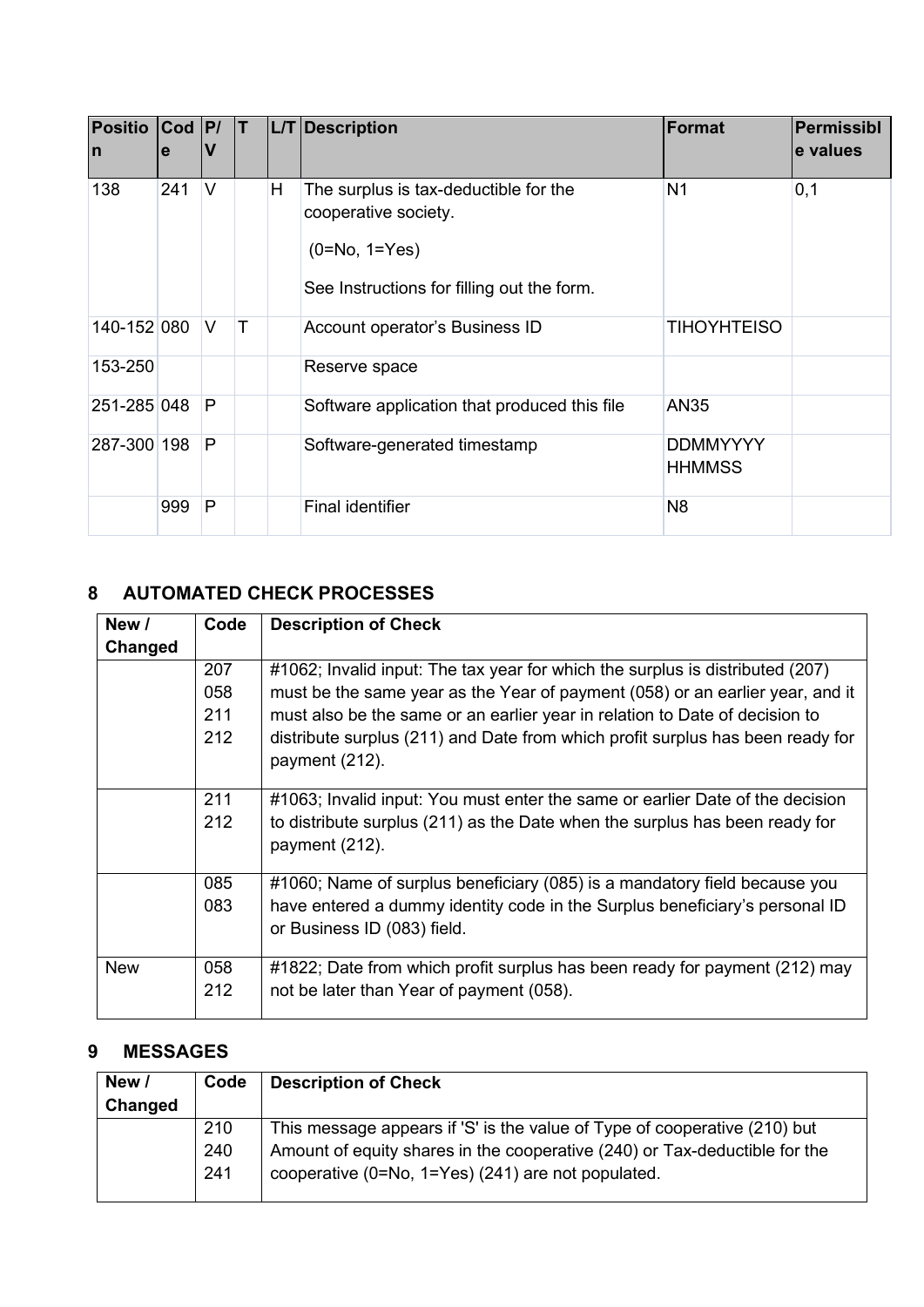| New /   | Code | <b>Description of Check</b>                                                                                                                                                                                                                                                                                                                                                                                                                                                    |
|---------|------|--------------------------------------------------------------------------------------------------------------------------------------------------------------------------------------------------------------------------------------------------------------------------------------------------------------------------------------------------------------------------------------------------------------------------------------------------------------------------------|
| Changed |      |                                                                                                                                                                                                                                                                                                                                                                                                                                                                                |
|         |      | #1061; Cooperatives that are not Listed and have fewer than 500 members<br>(the value of Cooperative Type (210) is S) must report the amount booked as<br>equity at the end of the previous accounting period. However, this information<br>is not mandatory if the surplus distribution is a tax-deductible expense for the<br>cooperative or if the beneficiary is a corporate entity or a benefit under joint<br>administration. See Instructions for filling out the form. |

#### <span id="page-5-0"></span>**10 EXAMPLE**

This example represents a VSOKERIE filing created by the Accounting Pro software application (048) — an itemization of a beneficiary who receives surplus.

Profit surplus payment (084) relating to the 2022 year (058), distributed by the cooperative with Business ID 1234567-8 (010). The tax year from which the surplus originates is 2021 (207), Date of the decision to distribute it is 28022022 (211) and the Date when it is available for cash payment is 01042022 (212). Cooperative Type (210) is Other with less than 500 members, Surplus beneficiary's personal ID (083) is 131052- 000T, the (gross amount of) surplus is €3000, tax withheld (235) is €225 and the amount booked as equity (240) of the shares of the cooperative equals €1,000. This surplus distribution is a deductible expense for the cooperative (241) This itemization is number 1, which is also the value of the final identifier (999) on the last line.

000:VSOKERIE 084:05 058:2022 010:1234567-8 207:2021 211:28022022 212:01042022 210:S 083:131052-000T 234:3000,00 235:225,00